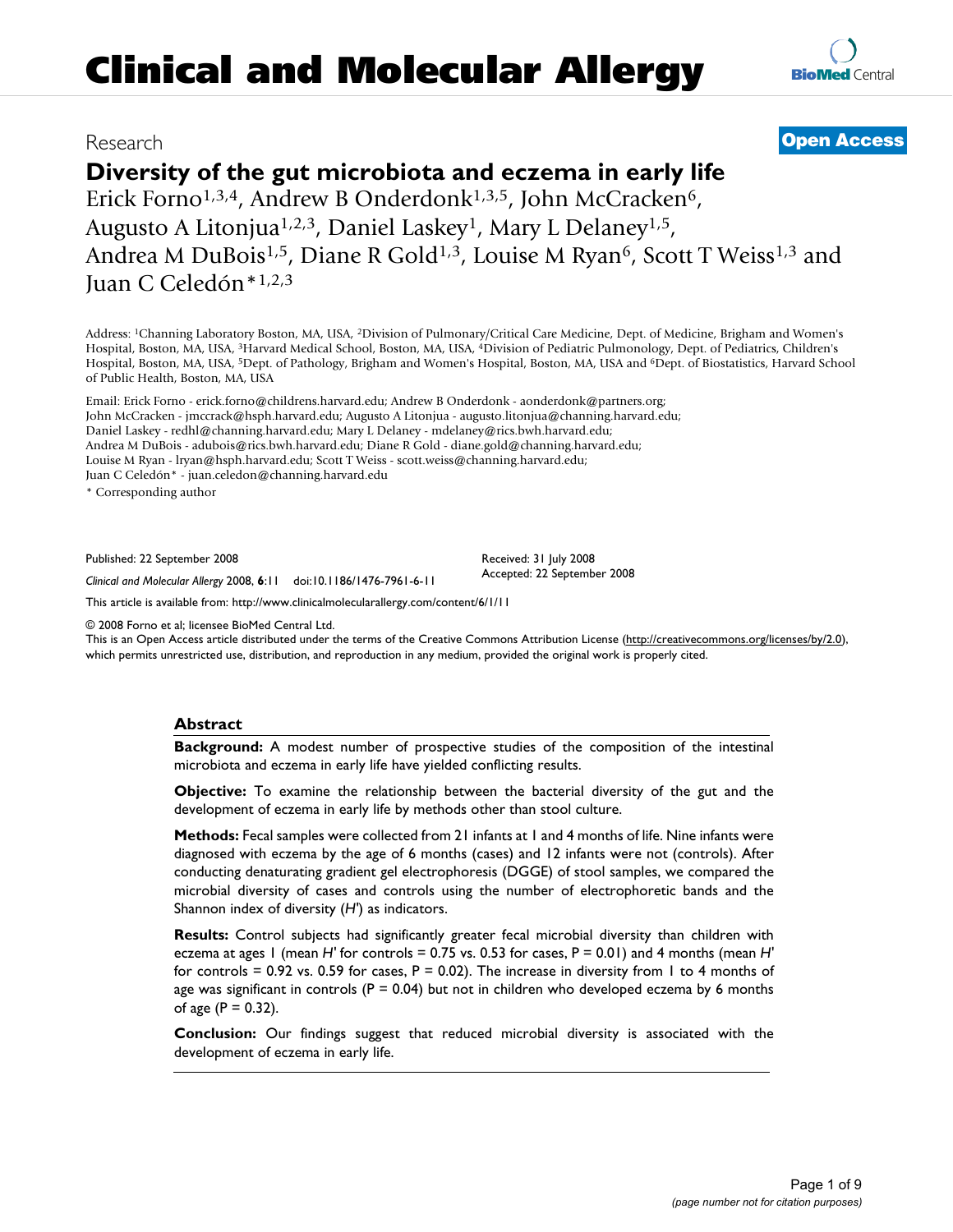# **Background**

Eczema is often the first manifestation of atopy in infants who will develop asthma or allergic rhinitis later in childhood [1]. The prevalence of atopic diseases such as eczema has been on the rise for several decades, particularly in industrialized nations [2,3]. Potential explanations for the increased prevalence of eczema and other atopic diseases include reduced exposure to microbial agents (the "hygiene hypothesis"[4]) and/or changes in the gut microbiota in early life [5].

Few prospective studies have examined the relation between the composition of the gut microbiota in early life and atopy [6-9]. A study of 324 European infants followed from birth to age 18 months found that neither time to gut colonization with 11 bacterial groups nor ratio of strict anaerobic to facultative anaerobic bacteria in cultures from neonatal stool samples was associated with eczema or food allergy [7]. In contrast, a study of 957 Dutch infants showed that the presence of *C. difficile* in stool samples at age 1 month (assessed by quantitative real-time PCR) was associated with increased risks of eczema, recurrent wheeze, and allergic sensitization at age 2 years [8]. In that study, early colonization with *E. coli* was associated with eczema by parental report but not with objectively diagnosed eczema. The conflicting results of these studies may be due to differences in statistical power and/or limited ability to adequately culture the complex gut microbiota [10].

Novel methods such as analysis of bacterial 16S ribosomal DNA [rDNA] (using universal primers or denaturating techniques) [11,12] are much more sensitive for detecting certain bacterial species in the mouth or gut than traditional cultures. Using temporal temperature gradient gel electrophoresis (TTGE), Li and colleagues found a significant difference in the diversity of the oral microbiota of children with and without severe dental caries [13]. Using a similar approach, Wang and colleagues recently reported that reduced diversity of the gut microbiota at age 1 week is associated with eczema in the first 18 months of life [9].

We performed denatured gradient gel electrophoresis (DGGE) analysis of bacterial 16S rDNA genotypes on stool samples to assess whether the microbial diversity of the gut microbiota at ages 1 and 4 months is associated with the development of eczema in early life. We report that reduced microbial diversity of the neonatal gut microbiota in the first 4 months of life is associated with an increased risk of eczema at age 6 months.

# **Methods**

### *Study cohort*

Pregnant women were recruited between July 2003 and November 2005 from three outpatient facilities affiliated with Brigham and Women's Hospital in Boston at their 24-week prenatal visit, as previously described [14]. Inclusion criteria were maternal age between 18 years and 44 years; plans to deliver at Brigham and Women's Hospital; and maternal ability to speak English or Spanish. Informed consent was obtained from participating mothers. Of the 37 participating neonates, nine had been diagnosed with eczema by a physician before age 6 months and were included as cases for this analysis. Twelve healthy children (no diagnosis of eczema) were then matched to the cases on gender and included as control subjects for this study. The study was approved by the Institutional Review Board of Brigham and Women's Hospital.

A questionnaire was administered to each participating woman between her 24-week prenatal visit and delivery to obtain information on demographics, general health, and history of allergic diseases and/or symptoms for each of the child's parents.

Information on labor and delivery was obtained from review of medical records. When the child was 2 and 6 months of age, a telephone questionnaire (modified from the American Thoracic Society-Division of Lung Diseases questionnaire[15]) was administered by trained research assistants to the child's primary caretaker.

### *Stool collection and denatured gradient gel electrophoresis (DGGE) analysis of bacterial 16S rDNA in stool samples*

A stool sample was collected from participating neonates at ages 1 and 4 months. More than a gram of stool was collected into a sterile specimen container and frozen for transport to the laboratory. Approximately 0.05 gram of stool specimen was placed into a 1.5 ml sterile tube. Following the fecal DNA purification protocol supplied by the manufacturer, DNA was extracted using the Extract-Master Fecal DNA extraction kit (EPICENTRE Biotechnologics, Madison, WI). The V2–V3 region of the 16S rDNA gene of bacteria in the fecal samples was amplified using the primers described by Tannock et al [16]. PCR was performed using a Biorad thermal cycler and 0.2 ml tubes. The reaction mixture (50 μL) contains Platinum PCR SuperMix High Fidelity (Invitrogen, Carlsbad CA), 1 unit of Platinum Taq DNA Polymerase High Fidelity (Invitrogen), 20 pmol of each primer and 4 μl of fecal DNA. Amplification was 94°C for 3 minutes, 30 cycles of 94°C for 30 s, 56°C for 30 s, 68°C for 60 s and 7 minutes at 68°C at the end of the cycles. DGGE was performed using the DCode universal mutation detection system (Bio-Rad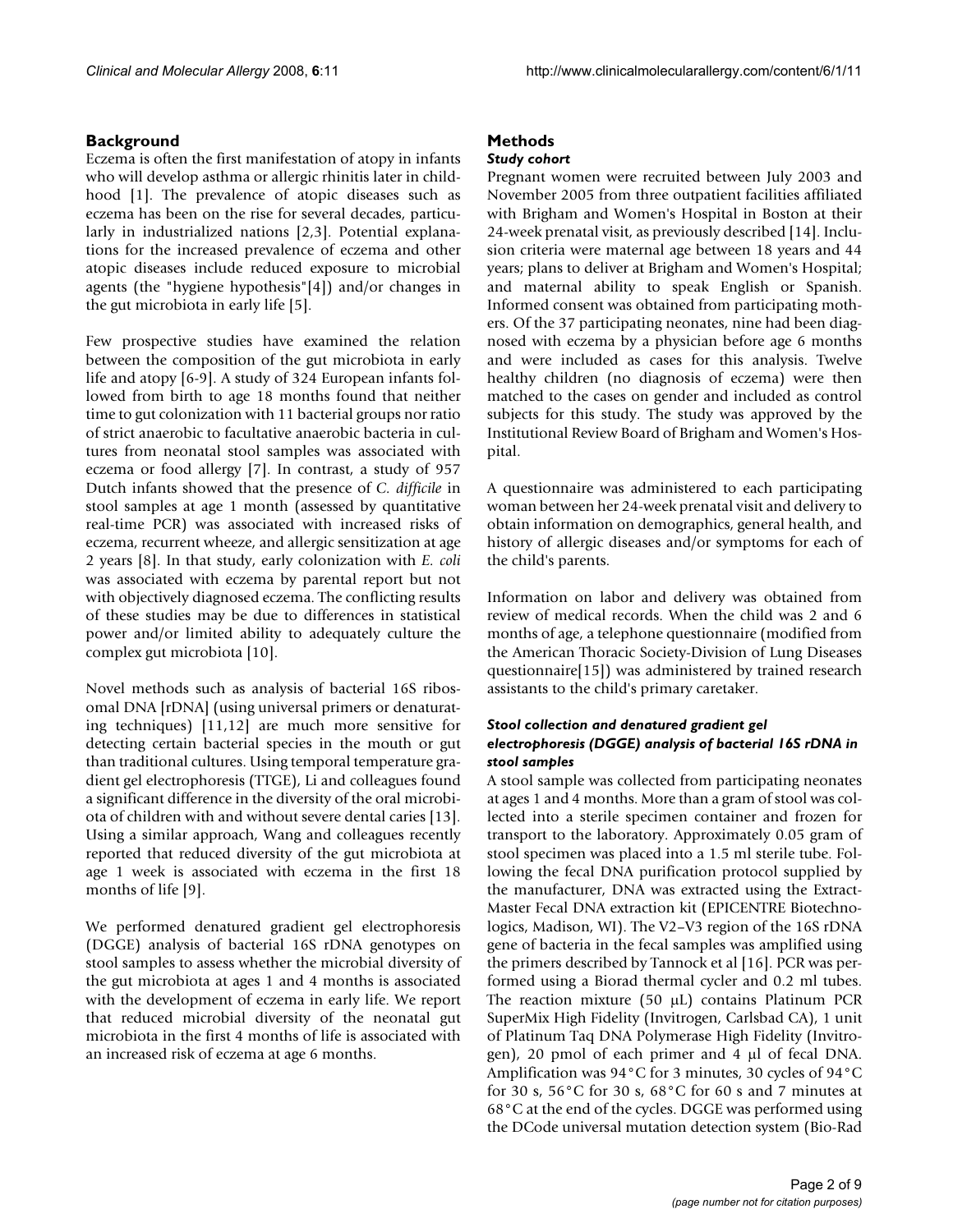Laboratories, Hercules CA) in gels that were 16 cm  $\times$  16 cm by 1 mm; 6% polyaccrylamide gels were prepared and electrophoresed with 1× tris-acetate EDTA (TAE) buffer prepared from 50× TAE buffer. The denaturing gradient was formed by using two 6% polyacrylamide stock solutions containing a 20–55% urea/formamide gradient that increases in the direction of electrophoresis. A 100% denaturing solution containing 40% formamide and 7.0 M urea was used. Electrophoresis was performed at 130 V and 60°C for approximately 4 hours. The electrophoresis was stopped when a xylene cyanol dye marker reached the bottom of the gel. Gels were stained with ethidium bromide solution (5 μg/mL) for 20 minutes, washed with deionized water and viewed using a Gel Doc UV transillumination system (Bio-Rad).

### *Statistical analysis*

The number of DGGE bands was used as an indicator of fecal bacterial diversity for each participating child, both at 1 and at 4 months of age. Densitometric curves were obtained for all the bands in each sample, and the relative intensity of each band in the sample  $(p_i)$  was computed. Shannon diversity indices (*H'*) were then calculated for each patient at 1 and 4 months of age, using the formula *H'* =  $-\Sigma p_i^* \ln(p_i)[17]$ .

Univariate analysis for baseline characteristics was performed using Mann-Whitney rank-sum tests. The differences in bacterial diversity between cases and controls at each point in time (1 and 4 months of age) were tested by Mann-Whitney rank-sum tests and by logistic regression modeling; non-parametric analysis was repeated after stratification by mode of delivery. We explored the behavior of bacterial diversity over time using mixed effects linear modeling in order to account for correlations between repeated measures on the same subjects [18]. An interaction term between time and eczema status was included to assess the differential effect of time in the two groups. All statistical analysis was performed using SAS v9.1 (SAS Institute Inc., Cary, NC).

# **Results**

Table 1 shows the main characteristics of participating children. Approximately half of the children were girls (by matching design) who were born by vaginal delivery and who were breastfed. There were no significant differences in breastfeeding, mode of delivery, birthweight, 5-minute APGAR score, day care attendance, or use of antibiotics between children who did and did not develop eczema by age 6 months.

The results of the analysis of the mean number of DGGE bands (representing bacterial 16S rDNA profiles, see Fig-

#### **Table 1: Characteristics of participating children**

|                                                | Total n (%)<br>Eczema <sup>1</sup> n $(\%)$ |                     | Controls n (%)      | P-value <sup>2</sup> |  |
|------------------------------------------------|---------------------------------------------|---------------------|---------------------|----------------------|--|
| Gender:                                        |                                             |                     |                     |                      |  |
| -Male                                          | 11(52.4)                                    | 4(44.4)             | 7(58.3)             | 0.67                 |  |
| Mode of delivery:                              |                                             |                     |                     | 0.67                 |  |
| -Vaginal                                       | 10(47.6)                                    | 5(55.6)             | 5(41.7)             |                      |  |
| -Cesarean                                      | 11(52.4)                                    | 4(44.4)             | 7(58.3)             |                      |  |
| Maternal history of atopy                      | 12(57.1)                                    | 7(77.8)             | 5(41.7)             | 0.18                 |  |
| Term delivery <sup>3</sup>                     | 17(81.0)                                    | 7(77.8)             | 10(83.3)            | 1.00                 |  |
| Birthweight (g), mean (SD)                     | 3319 (688)                                  | 3192 (395)          | 3415 (851)          | 0.24                 |  |
| 5-minute APGAR, median                         | 9                                           | 9                   | 9                   | 0.50                 |  |
| <b>Breastfed</b>                               | 11(52.4)                                    | 6(66.7)             | 5(41.7)             | 0.39                 |  |
| Daycare attendance                             | 5(23.8)                                     | 1(11.1)             | 4(33.3)             | 0.34                 |  |
| Use of antibiotics <sup>4</sup>                | 3(18.8)                                     | 1(16.7)             | 2(20.0)             | 1.00                 |  |
| <b>Measures of bacterial diversity:</b>        |                                             |                     |                     |                      |  |
| <b>DGGE bands</b> <sup>5</sup> , mean (95%CI): |                                             |                     |                     |                      |  |
| -1 month of age                                | $4.4(3.6-5.1)$                              | $3.8(2.6-4.9)$      | $4.8(3.8-5.9)$      | 0.10                 |  |
| -4 months of age                               | $5.3(3.8-6.7)$                              | $3.9(2.3-5.4)$      | $6.5(4.2 - 8.8)$    | 0.06                 |  |
| Shannon index <sup>6</sup> , mean (95%Cl):     |                                             |                     |                     |                      |  |
| -1 month of age                                | $0.66$ (0.55-0.76)                          | $0.53(0.38 - 0.67)$ | $0.75(0.63 - 0.88)$ | 0.01                 |  |
| -4 months of age                               | $0.77(0.62 - 0.91)$                         | $0.59(0.38 - 0.81)$ | $0.92(0.76 - 1.08)$ | 0.02                 |  |

<sup>1</sup> Defined as parental report of physician-diagnosed eczema at or before 6 months of age. <sup>2</sup>Mann-Whitney P-values for the comparison between cases with eczema and controls.

<sup>3</sup>Birth between 37 and 41 weeks of gestation.

4Maternal report of antibiotic administration to the child

5Number of denaturating gradient gel electrophoresis (DGGE) bands in each sample

6Shannon *H'* index calculated using the relative intensity of all bands in each sample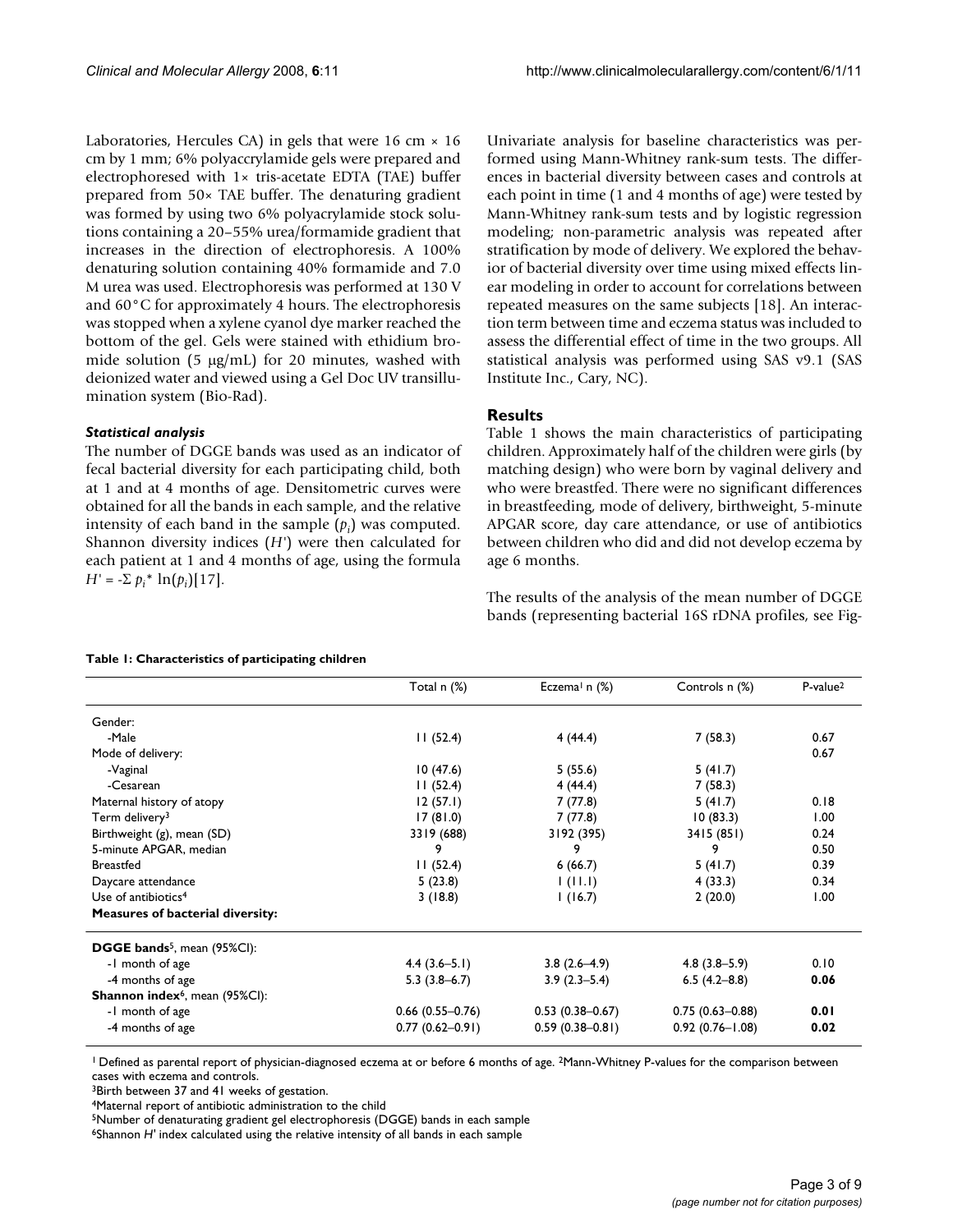ure 1) and the Shannon diversity indices in participating children are included in Table 1 and illustrated in Figure 2. There was a trend for a higher mean number of bands in controls than in children with eczema at 1 month of life, with a more pronounced difference at 4 months. Similarly, controls had significantly higher indices of diversity (*H'*) than cases, both at 1 and at 4 months. The observed differences in the index of diversity at ages 1 and 4 months remained statistically significant after adjustment for mode of delivery and maternal history of atopy (data not shown).

We then examined the relation between increasing bacterial diversity and eczema in bivariate analyses using logistic regression (Table 2). At age 1 month, an increment in the Shannon diversity index from the mean value for cases (0.53) to the mean value for controls (0.75) was associated with a 70% reduction in the odds of eczema by age 6 months. There was a similar yet nonstatistically significant trend for an inverse association between the number of electrophoretic bands and eczema. At age 4 months, an increment in the number of bands from the mean value for cases (3.9) to the mean value for controls (6.5) was associated with a 75% reduction in the odds of eczema by age 6 months. In addition, an increment in the Shannon diversity from the mean value for cases (0.59) to the mean value for controls (0.92) at age 4 months was associated with an 85% reduction in the odds of eczema. The results of analyses of microbial diversity and eczema were not appreciably changed after adjustment for relevant covariates (Table 2).



# Figure 1

#### **Denaturating gradient gel electrophoresis (DGGE)**.

Stool samples were processed to extract 16S rDNA, the V2– V3 region was amplified by PCR, and denaturating gradient gel electrophoresis (DGGE) was performed using a standard protocol. For each lane, representing a single sample, the number of bands was counted and the Shannon index of diversity *H'* was calculated.

Because of the known influence of mode of delivery on the neonatal gut microbiota, we repeated the analysis after stratification by mode of delivery (Table 3 and Figure 3). Among children delivered vaginally, both measures of diversity were significantly higher in controls than in cases at the age of 1 month, with a non-statistically significant difference at 4 months. Among children born by cesarean section, controls had a significantly higher Shannon index at age 4 months of age, with no significant difference at 1 month. Odds ratios were not calculated due to the small number of subjects in each subgroup.

Mixed effects linear regression modeling was used to directly evaluate the behavior of bacterial diversity over time, with an interaction term included to assess whether the effect of time differed between cases and controls. Both models are illustrated in Figure 4. For the number of bands, there was no difference between cases and controls at 1 month of age. Controls acquired an average of 1.3 bands from age 1 month to age 4 months  $(p = 0.09)$ , whereas cases only increased by 0.1 bands ( $p = 0.87$ ); this resulted in a significant difference by age 4 months, with controls having on average 2.6 more bands than cases (p = 0.04). For the Shannon index model, controls had a significantly higher diversity than cases at 1 and 4 months of age, as previously described. During that period, *H'* increased an average of 0.11 among controls  $(p = 0.04)$ , whereas the increase among cases was not significant ( $p =$ 0.32).

# **Discussion**

DGGE is a method to assess bacterial microbiota that is culture-independent and is based on electrophoresis of denaturated bacterial 16S rDNA genotypes. Using the number of electrophoretic bands and the Shannon index as markers of gut microbial diversity, we found that a reduced fecal bacterial diversity is associated with an increased risk of physician-diagnosed eczema in early life. These findings extend those of a recent report by Wang and colleagues of an inverse association between bacterial diversity of the gut microbiota at 1 week of age and eczema diagnosed by the age of 18 months in European infants, using terminal restriction fragment length polymorphism (T-RFLP) and temporal temperature gradient electrophoresis (TTGE)[9]. Our results suggest that differences in microbial diversity of the gut between children who will and will not develop eczema in infancy persist up to age 4 months and in fact increase during the first months of life.

An inverse association between family size and hay fever led to the hypothesis that reduced microbial exposure in early life increases the risk of developing allergic diseases (the "hygiene hypothesis") [4,19]. Several potential mechanisms have been proposed.  $T_H$ 2 cells promote aller-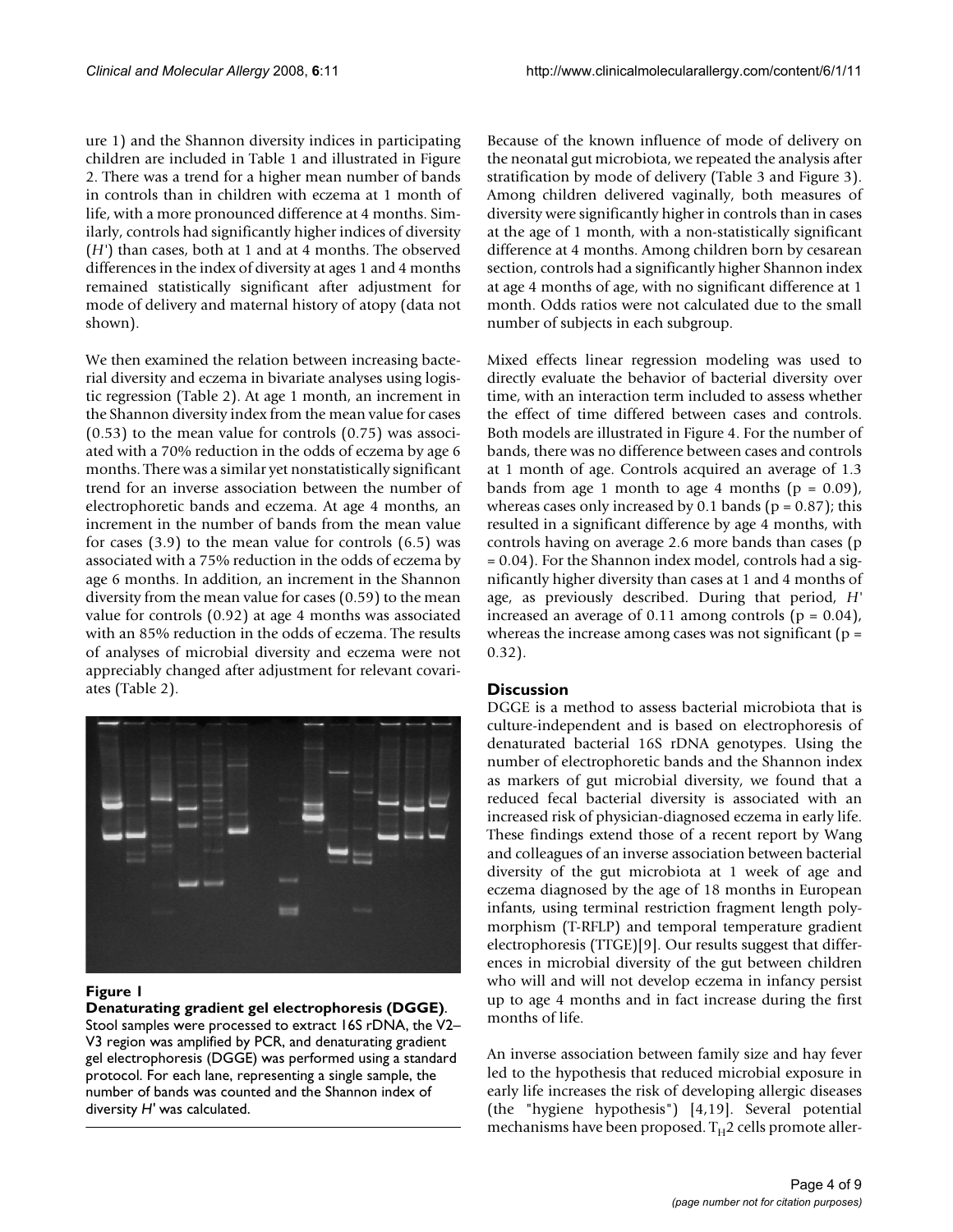

Figure 2 **Number of bands and Shannon diversity index in all subjects**. Controls had a higher number of bands at age 4 months  $(p = 0.06)$ , and a higher Shannon index both at 1  $(p = 0.01)$  and 4 months of age  $(p = 0.02)$ .

gen-specific responses via cytokines that increase production of IgE, eosinophilia, and mast cell proliferation [20,21]. In neonates, the immune system is skewed towards a  $T_H$ 2 profile [22], and it has been postulated that

**Table 2: Fecal microbial diversity at ages 1 and 4 months, and eczema1 at age 6 months.**

|                         |          | Odds ratio <sup>2</sup> (95% CI) |                       |  |  |
|-------------------------|----------|----------------------------------|-----------------------|--|--|
|                         | Age      | Unadjusted                       | Adjusted <sup>3</sup> |  |  |
| DGGE bands <sup>4</sup> | I month  | $0.61(0.28 - 1.13)$              | $0.52(0.19 - 1.08)$   |  |  |
|                         | 4 months | $0.25(0.04 - 0.87)$              | $0.19(0.01 - 0.87)$   |  |  |
| Shannon index $5$       | 1 month  | $0.30(0.08 - 0.80)$              | $0.23(0.04 - 0.71)$   |  |  |
|                         | 4 months | $0.15(0.01 - 0.66)$              | $0.08(0.01 - 0.58)$   |  |  |

1Defined as maternal report of physician-diagnosed eczema at or before 6 months of age

2Odds ratio of having eczema if fecal microbial diversity (number of bands or Shannon index) increases from the mean value for cases to the mean value for controls (e.g. from 3.8 to 4.8 bands at 1 month, etc).

3Adjusted for mode of delivery and maternal history of atopy.

Adjusted odds ratios were not significantly different than unadjusted ones.

5Shannon diversity index (*H'*) calculated using the relative intensity of all bands within each sample

a decreased microbial exposure increases the risk of atopy because of an insufficient shift towards a more balanced  $T_H1/T_H2$  response ("missing immune deviation")[20,23].  $T_{\text{REG}}$  cells, a newly characterized group of immune-modulatory T cells, suppress  $T_H1$  and  $T_H2$  activity by several mechanisms [24-26]. Early antigen exposure may influence  $T_{REG}$  activity [27].

To date, no specific microbe or microbial product responsible for these observations has been confidently identified. The gut is the most important source of postnatal microbial stimulation of the immune system [28]. In experimental models, neonate mice with sterile gastrointestinal tracts do not develop a normal  $T_H 1/T_H 2$  balance [29]; reintroduction of bacteria normalizes such balance [30,31]. Exposure of murine  $T_{REG}$  cells to lipopolysaccharide stimulates their activity by expression of Toll-like receptors [32]. Murosaki [33] and Shida [34] have demonstrated that certain species of *Lactobacillus* decrease *in vivo* production of IgE in mice. Recently, Forsythe and colleagues reported that oral *L. reuteri* decreased eosinophilia and allergen-induced airway responsiveness in a murine model [35].

Human studies of the gut microbiota and allergies have yielded conflicting results. Adlerberth et al. found no association between any of 11 fecal bacterial groups and atopy

<sup>4</sup>Number of denaturating gradient gel electrophoresis (DGGE) bands in each sample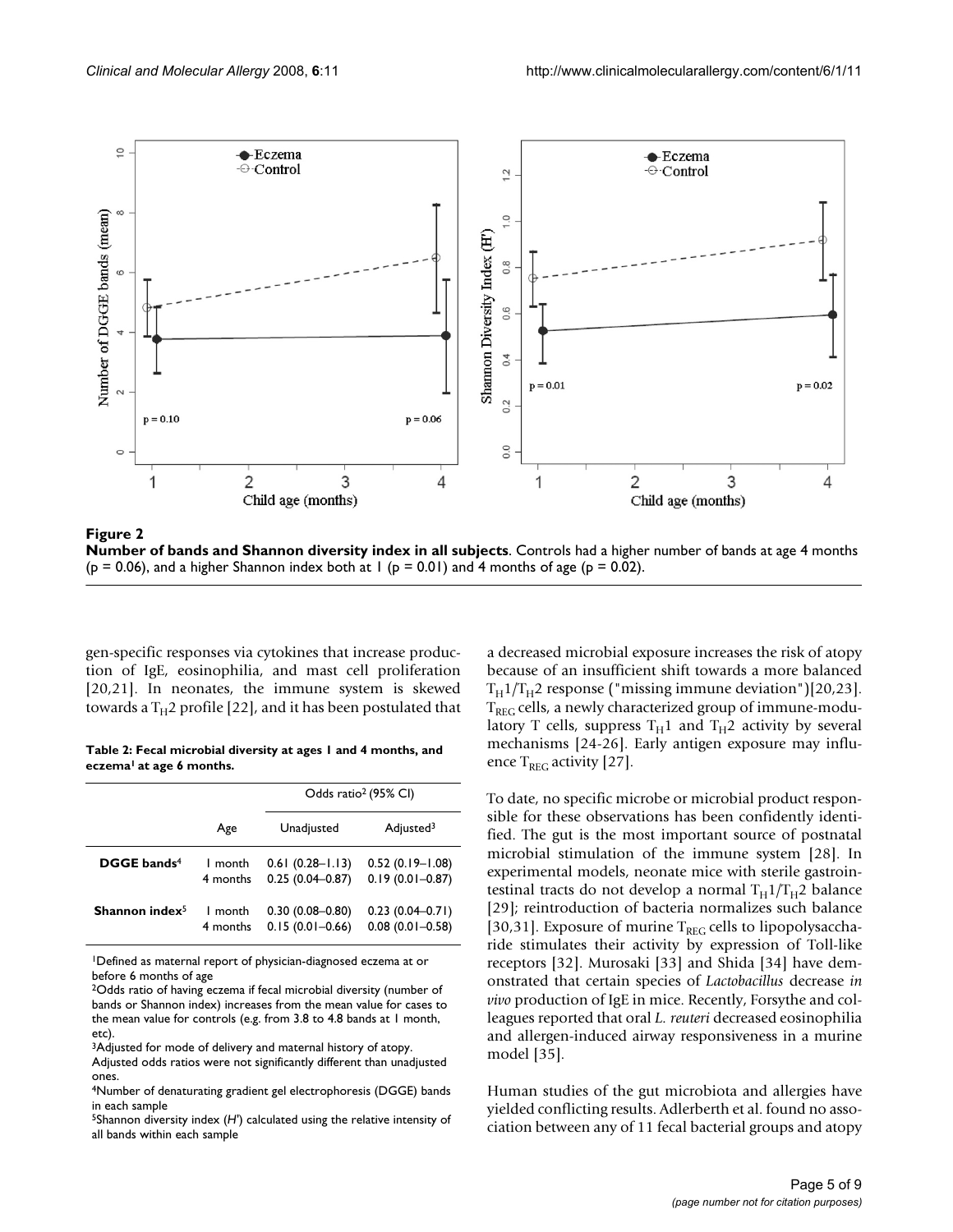

#### Figure 3

**Number of bands and Shannon diversity index by mode of delivery:** Controls delivered vaginally had a higher Shannon index than cases at 1 month ( $p = 0.04$ ) but not at 4 months; index for controls delivered by C-section was similar to cases at 1 month, but higher at 4 months ( $p = 0.04$ ).

in a cohort of European children [7]. On the other hand, Penders and colleagues found an association between *C.* difficile in stool samples at age 1 month and several markers of atopy in 957 Dutch infants [8]. Small clinical trials have found that oral supplementation of probiotics containing different species of lactobacilli and bifidobacteria result in reduced severity of eczema [36-38]. Both murine models and human studies have failed to isolate specific bacteria associated with atopy in a consistent manner. Rather than attempting to reduce the cause of these abnormalities in the immune system to the level of a specific causative organism, a systems biology approach would suggest the key factor is the alteration of the gut microbiota as a whole.

| Table 3: Fecal microbial diversity at ages I and 4 months, and eczema <sup>l</sup> at age 6 months, stratified by mode of delivery |  |  |
|------------------------------------------------------------------------------------------------------------------------------------|--|--|
|                                                                                                                                    |  |  |

|                         | Age      | Vaginal Delivery <sup>2</sup> |          | <b>Cesarean Section</b> <sup>2</sup> |        |          |                         |
|-------------------------|----------|-------------------------------|----------|--------------------------------------|--------|----------|-------------------------|
|                         |          | Means                         |          |                                      | Means  |          |                         |
|                         |          | Eczema                        | Controls | $p$ -value $3$                       | Eczema | Controls | $p$ -value <sup>3</sup> |
| DGGE bands <sup>4</sup> | month    | 3.60                          | 5.20     | 0.05                                 | 4.00   | 4.57     | 0.75                    |
|                         | 4 months | 4.20                          | 7.75     | 0.26                                 | 3.50   | 5.67     | 0.12                    |
| Shannon index $5$       |          |                               |          |                                      |        |          |                         |
|                         | month    | 0.50                          | 0.83     | 0.04                                 | 0.56   | 0.70     | 0.16                    |
|                         | 4 months | 0.63                          | 0.94     | 0.18                                 | 0.56   | 0.90     | 0.04                    |

<sup>1</sup>Defined as parental report of physician-diagnosed eczema at or before 6 months of age

<sup>2</sup>There was no difference in microbial diversity when comparing delivery modes regardless of eczema status (p > 0.90)

3Mann-Whitney *U*-test p-value

4Number of denaturating gradient gel electrophoresis (DGGE) bands in each sample

5Shannon diversity index (*H'*) calculated using the relative intensity of all bands within each sample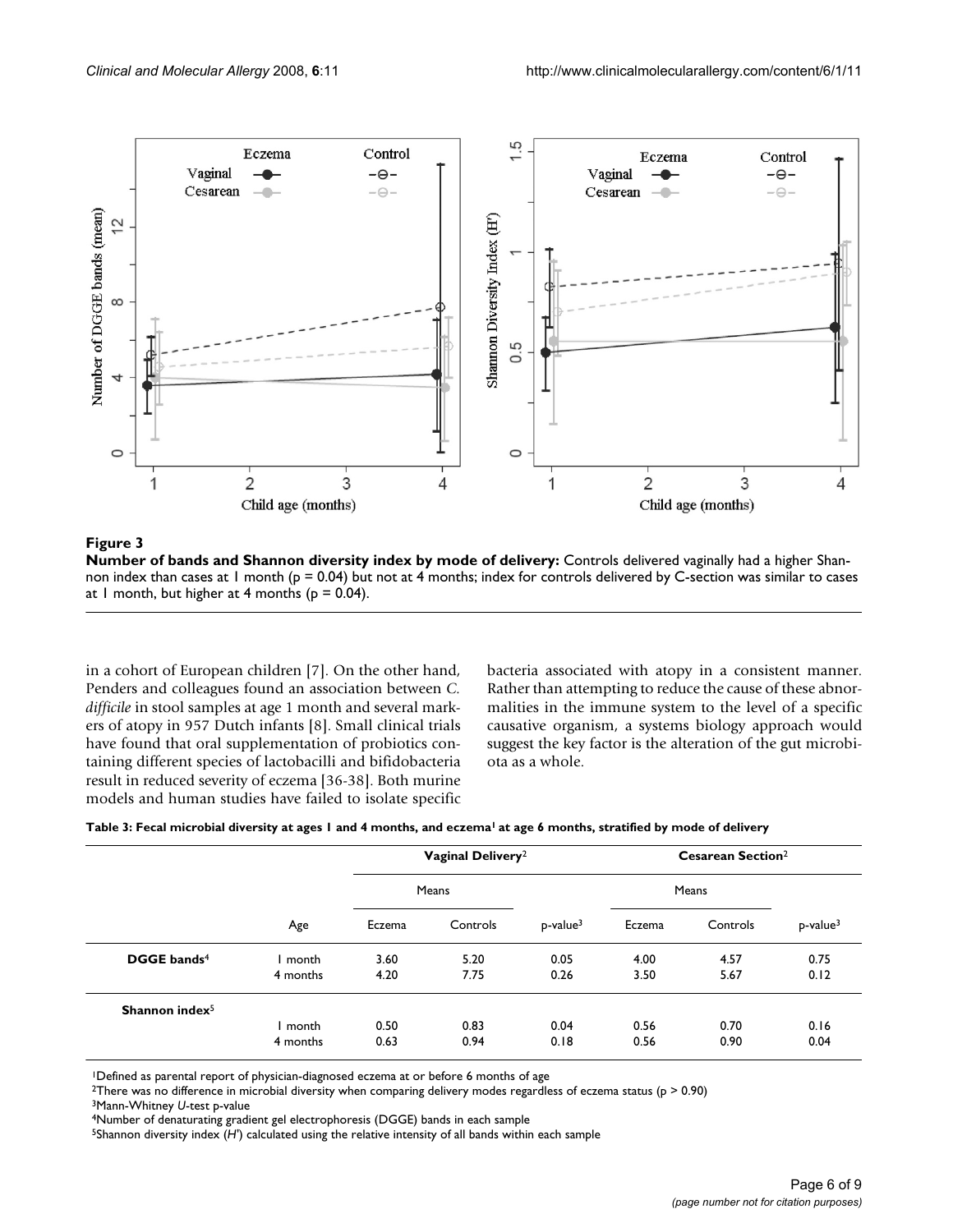

#### **Figure 4**

**Predictions from mixed effects linear regression models**. (Note: cases in red; controls in black). Number of bands: The increase in the number of bands tends to be more substantial in controls ( $p = 0.09$ ) than in cases ( $p = 0.87$ ); by age 4 months, controls have on average 2.6 bands more than cases. Shannon index: *H'* increases significantly in controls (p = 0.04) but not in cases (p = 0.32); at 1 month of age the index for controls is 0.22 higher, and at 4 months it is 0.33 higher. (\*p < 0.05; see Table 1).

An alternate plausible explanation for the observed association between an anomalous gut microbiota and eczema is that the abnormalities in the immune system that lead to the disease (e.g., failure to develop a balanced  $T_H 1/T_H 2$  response by age 1 year, lack of a normal  $T_{REG}$ activity, etc.) prevent the acquisition or preservation of a "normally diverse" gut microbiota. The decreased bacterial diversity and the development of eczema would be parallel consequences of the same underlying mechanisms. However, a causal relationship is supported both by experimental data demonstrating the restitution of normal immune function and decreased inflammation in mice after reintroduction of bacteria [30-35], and by human studies demonstrating prevention or improvement of atopic dermatitis in infants after probiotic administration [36-39].

Of interest, a reduced microbial diversity has been implicated in various diseases. Li and colleagues found that the microbial diversity of the oral cavity was significantly reduced in children with severe early-childhood caries[40] when compared to controls. A potential explanation for this finding is that certain groups of bacteria supplant or dominate the plaque flora in individuals with caries, whereas caries-free individuals have a more diverse flora with no subgroup predominance. Abnormalities in quantity or composition of the fecal microbiota have been linked to diseases such as ulcerative colitis [41], Crohn's disease[42,43], and celiac disease [44,45].

The association between atopic eczema and subsequent development of asthma in children is well recognized [46]. A recent study by Burgess et al showed that a history of childhood eczema is also associated with new-onset of asthma later in life and with asthma persisting into middle age [47]. Being able to identify infants at risk and prevent the development of eczema would not only lessen the burden of the disease itself, but could also help identify children at risk for and perhaps help prevent asthma in those infants later in childhood and into adulthood.

Non-culture dependent methods such as DGGE have better sensitivity to detect certain bacterial species than stool cultures, which may provide incomplete data because of inability to detect non-culturable bacteria. These new methods provide a more accurate view of the bacterial community and allow for the study of the whole system, rather than focusing on specific species. Although it would have been ideal to perform full genotyping and sequencing of bacterial DNA, we were limited by our sample size. Similarly, potential differences in the relation between microbial diversity and eczema by mode of deliv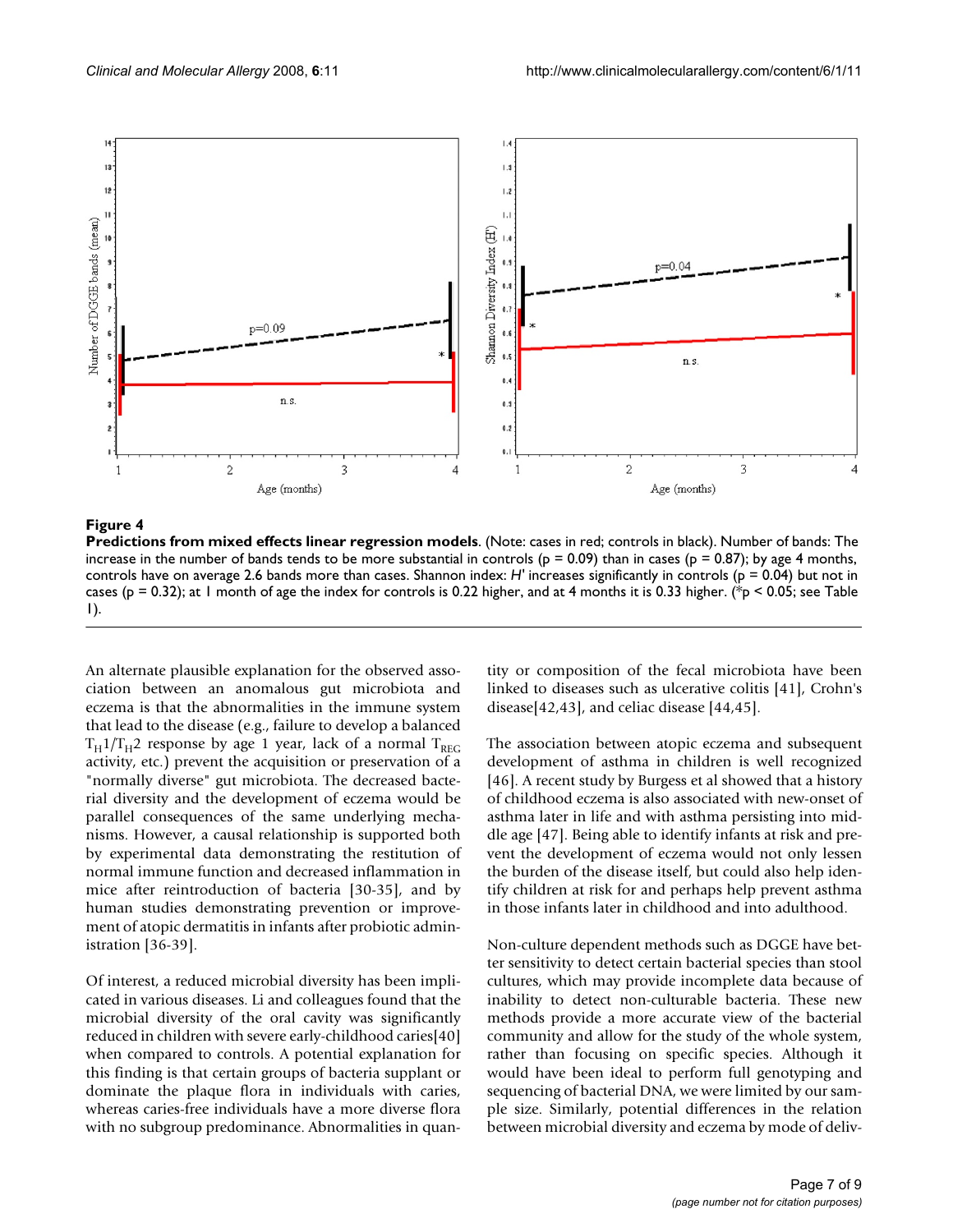ery must be interpreted with caution because of the small sample size of our study. History of antibiotic usage by the infants was not associated with the diagnosis of eczema; although information was missing on 2 subjects (1 control and 1 case), sensitivity analysis for the missing data showed no change in the results.

### **Conclusion**

We found a significant inverse association between fecal bacterial diversity and eczema in early life. In addition, we found a significant increment in fecal bacterial diversity from ages 1 to 4 months in healthy children, but not in children who developed eczema by age 6 months. Further research is needed to investigate these findings, including larger sample sizes to elucidate the effect of time and other factors known to be associated with bacterial diversity and/or atopy, DGGE standardization and genotyping to identify groups of bacteria and patterns associated with the development of eczema, and long-term follow-up to provide information regarding development of other atopic diseases such as asthma.

### **Competing interests**

Please see additional file 1 which contains the disclosure for Dr. Scott T. Weiss. All other authors declare that they have no competing interests.

#### **Authors' contributions**

EF participated in the data analysis and interpretation, and the preparation of the manuscript. JCC, AAL, DRG, and STW participated in the study design and data interpretation. JCC also participated in the manuscript preparation. DL participated in the coordination of the study and the collection of data. ABO, MLD and AMD processed the samples and performed the PCR and DGGE. JMcC and LMR participated in the data analysis. All authors read and approved the final manuscript.

# **Additional material**

# **Additional file 1**

*Competing interests disclosure. Disclosure of competing interests for Dr. Scott T. Weiss* Click here for file [\[http://www.biomedcentral.com/content/supplementary/1476-](http://www.biomedcentral.com/content/supplementary/1476-7961-6-11-S1.doc) 7961-6-11-S1.doc]

#### **Acknowledgements**

We would like to thank the families in the study for their enthusiastic participation.

This study was supported by a grant from the Harvard NIEHS (National Institute of Environmental Health Sciences) Center.

#### **References**

- 1. Beck LA, Leung DYM: **Allergen sensitization through the skin induces systemic allergic responses.** *Journal of Allergy and Clinical Immunology* 2000, **106:**258-263.
- 2. Asher MI, Montefort S, Bjorksten B, Lai CK, Strachan DP, Weiland SK, Williams H: **Worldwide time trends in the prevalence of symptoms of asthma, allergic rhinoconjunctivitis, and eczema in childhood: ISAAC Phases One and Three repeat multicountry cross-sectional surveys.** *The Lancet* 2007, **368:**733-743.
- 3. Williams H, Stewart A, von Mutius E, Cookson W, Anderson HR: **Is eczema really on the increase worldwide.** *Journal of Allergy and Clinical Immunology* 2008, **121(4):**947-54.
- 4. Strachan DP: **[Hay fever, hygiene, and household size.](http://www.ncbi.nlm.nih.gov/entrez/query.fcgi?cmd=Retrieve&db=PubMed&dopt=Abstract&list_uids=2513902)** *British Medical Journal* 1989, **299:**1259-1260.
- 5. Martricardi PM, Ronchetti RB: **[Are infections protecting from](http://www.ncbi.nlm.nih.gov/entrez/query.fcgi?cmd=Retrieve&db=PubMed&dopt=Abstract&list_uids=11964721) [atopy?](http://www.ncbi.nlm.nih.gov/entrez/query.fcgi?cmd=Retrieve&db=PubMed&dopt=Abstract&list_uids=11964721)** *Curr Opin Allergy Clin Immunol* 2001, **1(5):**413-419.
- 6. Kalliomaki M, Kirjavainen P, Eerola E, Kero P, Salminen S, Isolauri E: **[Distinct patterns of neonatal gut microflora in infants in](http://www.ncbi.nlm.nih.gov/entrez/query.fcgi?cmd=Retrieve&db=PubMed&dopt=Abstract&list_uids=11150002) [whom atopy was and was not developing.](http://www.ncbi.nlm.nih.gov/entrez/query.fcgi?cmd=Retrieve&db=PubMed&dopt=Abstract&list_uids=11150002)** *J Allergy Clin Immunol* 2001, **107:**129-134.
- 7. Adlerberth I, Strachan DP, Matricardi PM, Ahrne S, Orfei L, Aberg N, Perkin MR, Tripodi S, Hesselmar B, Saalman R, Coates AR, Bonanno CL, Panetta V, Wold AE: **Gut microbiota and development of atopic eczema in 3 European birth cohorts.** *Journal of Allergy and Clinical Immunology* 2007, **120:**343-350.
- 8. Penders J, Thijs C, Brandt PA van den, Kummeling I, Snijders B, Stelma F, Adams H, van Ree R, Stobberingh EE: **[Gut microbiota composi](http://www.ncbi.nlm.nih.gov/entrez/query.fcgi?cmd=Retrieve&db=PubMed&dopt=Abstract&list_uids=17047098)[tion and development of atopic manifestations in infancy:](http://www.ncbi.nlm.nih.gov/entrez/query.fcgi?cmd=Retrieve&db=PubMed&dopt=Abstract&list_uids=17047098) [the KOALA Birth Cohort Study.](http://www.ncbi.nlm.nih.gov/entrez/query.fcgi?cmd=Retrieve&db=PubMed&dopt=Abstract&list_uids=17047098)** *Gut* 2007, **56:**661-667.
- 9. Wang M, Karlsson C, Olsson C, Adlerberth I, Wold AE, Strachan DP, Martricardi PM, Aberg N, Perkin MR, Tripodi S, Coates AR, Hesselmar B, Saalman R, Molin G, Ahrné S: **Reduced diversity in the early fecal microbiota of infants with atopic eczema.** *Journal of Allergy and Clinical Immunology* 2007, **121:**129-134.
- 10. Eckburg PB, Bik EM, Bernstein CN, Purdom E, Dethlefsen L, Sargent M, Gill SR, Nelson KE, Relman DA: **[Diversity of the Human Intes](http://www.ncbi.nlm.nih.gov/entrez/query.fcgi?cmd=Retrieve&db=PubMed&dopt=Abstract&list_uids=15831718)[tinal Microbial Flora.](http://www.ncbi.nlm.nih.gov/entrez/query.fcgi?cmd=Retrieve&db=PubMed&dopt=Abstract&list_uids=15831718)** *Science* 2005, **308:**1635-1638.
- 11. Fujimoto C, Maeda H, Kokeguchi S, Takashiba S, Nishimura F, Arai H, Fukui K, Murayama Y: **[Application of denaturing gradient gel](http://www.ncbi.nlm.nih.gov/entrez/query.fcgi?cmd=Retrieve&db=PubMed&dopt=Abstract&list_uids=12828664) [electrophoresis \(DGGE\) to the analysis of microbial commu](http://www.ncbi.nlm.nih.gov/entrez/query.fcgi?cmd=Retrieve&db=PubMed&dopt=Abstract&list_uids=12828664)[nities of subgingival plaque.](http://www.ncbi.nlm.nih.gov/entrez/query.fcgi?cmd=Retrieve&db=PubMed&dopt=Abstract&list_uids=12828664)** *Journal of Periodontal Research* 2003, **38:**440-445.
- 12. Schabereiter-Gurtner C, Maca S, Rolleke S, Nigl K, Lukas J, Hirschl A, Lubitz W, Barisani-Asenbauer T: **[16S rDNA-Based Identification](http://www.ncbi.nlm.nih.gov/entrez/query.fcgi?cmd=Retrieve&db=PubMed&dopt=Abstract&list_uids=11328723) [of Bacteria from Conjunctival Swabs by PCR and DGGE Fin](http://www.ncbi.nlm.nih.gov/entrez/query.fcgi?cmd=Retrieve&db=PubMed&dopt=Abstract&list_uids=11328723)[gerprinting.](http://www.ncbi.nlm.nih.gov/entrez/query.fcgi?cmd=Retrieve&db=PubMed&dopt=Abstract&list_uids=11328723)** *Invest Ophthalmol Vis Sci* 2001, **42:**1164-1171.
- 13. Li Y, Ge Y, Saxena D, Caufield PW: **[Genetic Profiling of the Oral](http://www.ncbi.nlm.nih.gov/entrez/query.fcgi?cmd=Retrieve&db=PubMed&dopt=Abstract&list_uids=17079495) [Microbiota Associated with Severe Early-Childhood Caries.](http://www.ncbi.nlm.nih.gov/entrez/query.fcgi?cmd=Retrieve&db=PubMed&dopt=Abstract&list_uids=17079495)** *J Clin Microbiol* 2007, **45:**81-87.
- 14. Ly NP, Ruiz-Perez B, Onderdonk AB, Tzianabos AO, Litonjua AA, Liang C, Laskey D, Delaney ML, Dubois AM, Levy H, Gold DR, Ryan LM, Weiss ST, Celedón JC: **[Mode of delivery and cord blood](http://www.ncbi.nlm.nih.gov/entrez/query.fcgi?cmd=Retrieve&db=PubMed&dopt=Abstract&list_uids=17002791) [cytokines: a birth cohort study.](http://www.ncbi.nlm.nih.gov/entrez/query.fcgi?cmd=Retrieve&db=PubMed&dopt=Abstract&list_uids=17002791)** *Clin Mol Allergy* 2006, **4:**13.
- 15. Ferris B: **[Epidemiology Standardization Project \(American](http://www.ncbi.nlm.nih.gov/entrez/query.fcgi?cmd=Retrieve&db=PubMed&dopt=Abstract&list_uids=742764) [Thoracic Society\).](http://www.ncbi.nlm.nih.gov/entrez/query.fcgi?cmd=Retrieve&db=PubMed&dopt=Abstract&list_uids=742764)** *Am Rev Respir Dis* 1978, **118:**1-120.
- 16. Tannock GW, Munro K, Harmsen HJM, Welling GW, Smart J, Gopal PK: **[Analysis of the Fecal Microflora of Human Subjects Con](http://www.ncbi.nlm.nih.gov/entrez/query.fcgi?cmd=Retrieve&db=PubMed&dopt=Abstract&list_uids=10831441)[suming a Probiotic Product Containing Lactobacillus rham](http://www.ncbi.nlm.nih.gov/entrez/query.fcgi?cmd=Retrieve&db=PubMed&dopt=Abstract&list_uids=10831441)[nosus DR20.](http://www.ncbi.nlm.nih.gov/entrez/query.fcgi?cmd=Retrieve&db=PubMed&dopt=Abstract&list_uids=10831441)** *Appl Environ Microbiol* 2000, **66:**2578-2588.
- 17. Magurran A: **Measuring biological diversity.** *Blackwell Publishing* 2003.
- 18. Fitzmaurice G, Laird N, Ware J: **Linear Mixed Effects Model.** In *Applied Longitudinal Analysis. Probability and Statistics* Hoboken, NJ: Wiley-Interscience; 2004:187-233.
- 19. Strachan DP: **[Family size, infection and atopy: the first decade](http://www.ncbi.nlm.nih.gov/entrez/query.fcgi?cmd=Retrieve&db=PubMed&dopt=Abstract&list_uids=10943631) [of the "hygiene hypothesis".](http://www.ncbi.nlm.nih.gov/entrez/query.fcgi?cmd=Retrieve&db=PubMed&dopt=Abstract&list_uids=10943631)** *Thorax* 2000, **55(Suppl 1):**S2-10.
- 20. Romagnani S: **[The increased prevalence of allergy and the](http://www.ncbi.nlm.nih.gov/entrez/query.fcgi?cmd=Retrieve&db=PubMed&dopt=Abstract&list_uids=15196202) [hygiene hypothesis: missing immune deviation, reduced](http://www.ncbi.nlm.nih.gov/entrez/query.fcgi?cmd=Retrieve&db=PubMed&dopt=Abstract&list_uids=15196202) [immune suppression, or both?](http://www.ncbi.nlm.nih.gov/entrez/query.fcgi?cmd=Retrieve&db=PubMed&dopt=Abstract&list_uids=15196202)** *Immunology* 2004, **112:**352-363.
- 21. Wahl SM, Vazquez N, Chen W: **[Regulatory T cells and transcrip](http://www.ncbi.nlm.nih.gov/entrez/query.fcgi?cmd=Retrieve&db=PubMed&dopt=Abstract&list_uids=15511671)[tion factors: gatekeepers in allergic inflammation.](http://www.ncbi.nlm.nih.gov/entrez/query.fcgi?cmd=Retrieve&db=PubMed&dopt=Abstract&list_uids=15511671)** *Curr Opin Immunol* 2004, **16:**768-774.
- 22. Prescott SL, Macaubas C, Holt BJ, Smallacombe TB, Loh R, Sly PD, Holt PG: **[Transplacental priming of the human immune sys](http://www.ncbi.nlm.nih.gov/entrez/query.fcgi?cmd=Retrieve&db=PubMed&dopt=Abstract&list_uids=9590218)[tem to environmental allergens: universal skewing of initial](http://www.ncbi.nlm.nih.gov/entrez/query.fcgi?cmd=Retrieve&db=PubMed&dopt=Abstract&list_uids=9590218)**